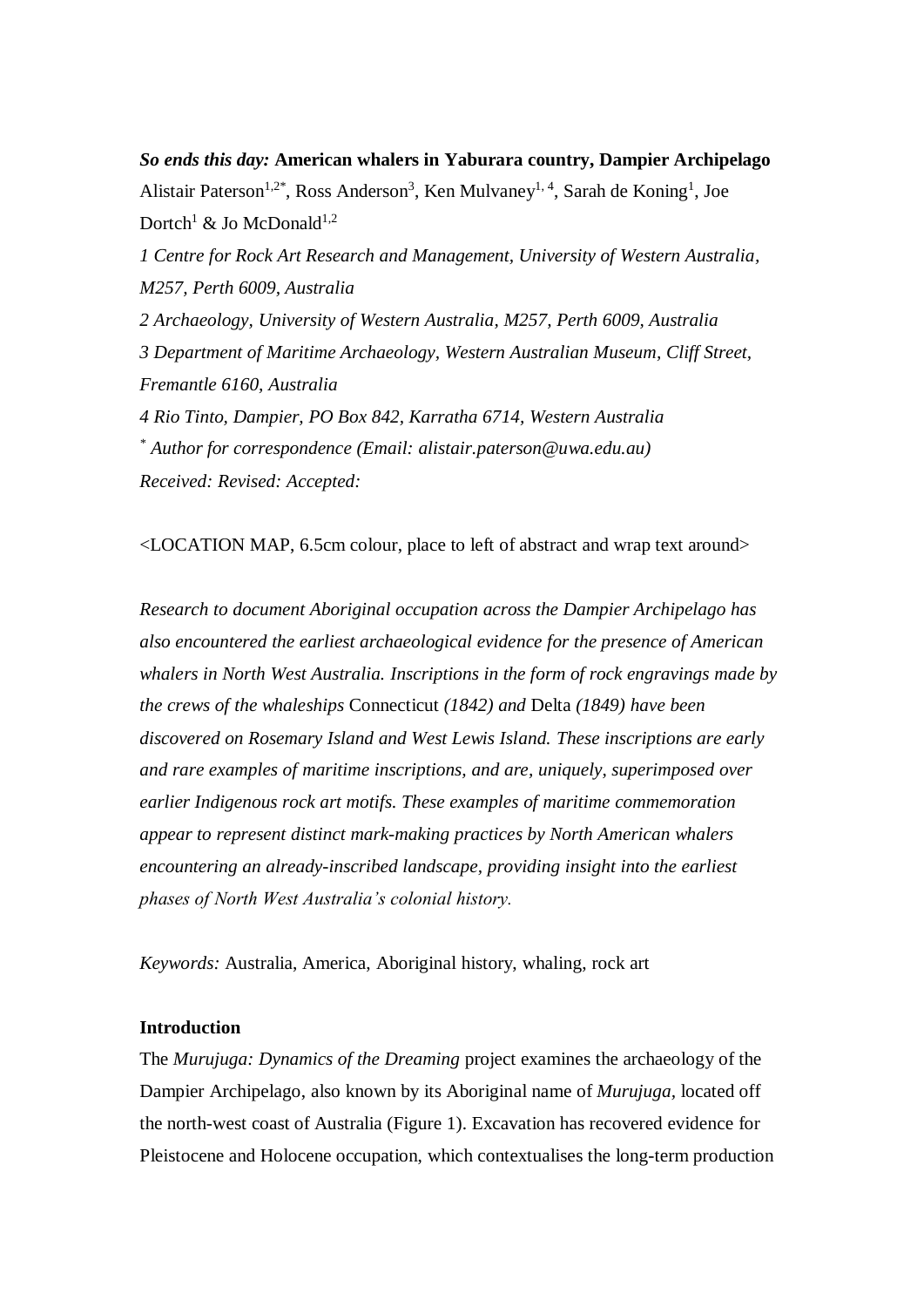of Aboriginal rock engravings (petroglyphs) across the archipelago (Mulvaney 2015; McDonald & Berry 2016). This multi-layered archaeological landscape records a deep time set of human responses to the changing landscape: in the Pleistocene, when the coastline was 160km distant from its present location; at the Late Pleistocene– Early Holocene transition, when the landscape was transformed into a series of coastal hills; and in the mid-Holocene, by which time the hills had become islands. The most recent part of this deep time sequence is represented by two newly discovered nineteenth-century inscriptions made by American whalers. These two inscriptions provide the first evidence for non-Aboriginal memorialisation practices in the Dampier Archipelago. This article describes the discovery of the inscriptions, attributed to the crews of the North American whaleships *Connecticut* in 1842 and *Delta* in 1849, and provides archaeological and historical evidence for the significance of the events surrounding them.

<FIGURE 1, 13.5cm greysale>

We refer to these two marking events as inscriptions—*contra* the definition used by Clarke and Frederick (2016: 524), who understand inscriptions to be "more institutionalised than graffiti, and requiring greater levels of skills and planning". Instead we follow the work of Alison Bashford *et al.* (2016: 18), who argue that:

"…the historical geography of memorialising and commemoration operates across a continuum, from highly orchestrated state endeavours to intensely private individual mark-making practices… The memorialising of lives, deaths, and events in landscapes can be authorised, official, and highly regulated, or spontaneous, unauthorised, and even anti-authoritarian".

With this memorialisation continuum in mind, we explore the narrative content of the whalers' inscriptions. Do they represent "a trace of trespass, an act of usurpation, [or] … the colonial reordering of space" (Clarke & Frederick 2016: 524); or the spontaneous acts of individuals responding to the foreign antipodean natural beauty and already richly inscribed landscape of Murujuga?

The Dampier Archipelago was home to the Yaburara people (Tindale 1974). The earliest explorers and naturalists to make observations and collect scientific specimens here were William Dampier in 1699 and Phillip Parker King in 1818—the latter was the first European to document encounters with the Yaburara. Permanent European colonisation of this part of Australia began much later, in the early 1860s,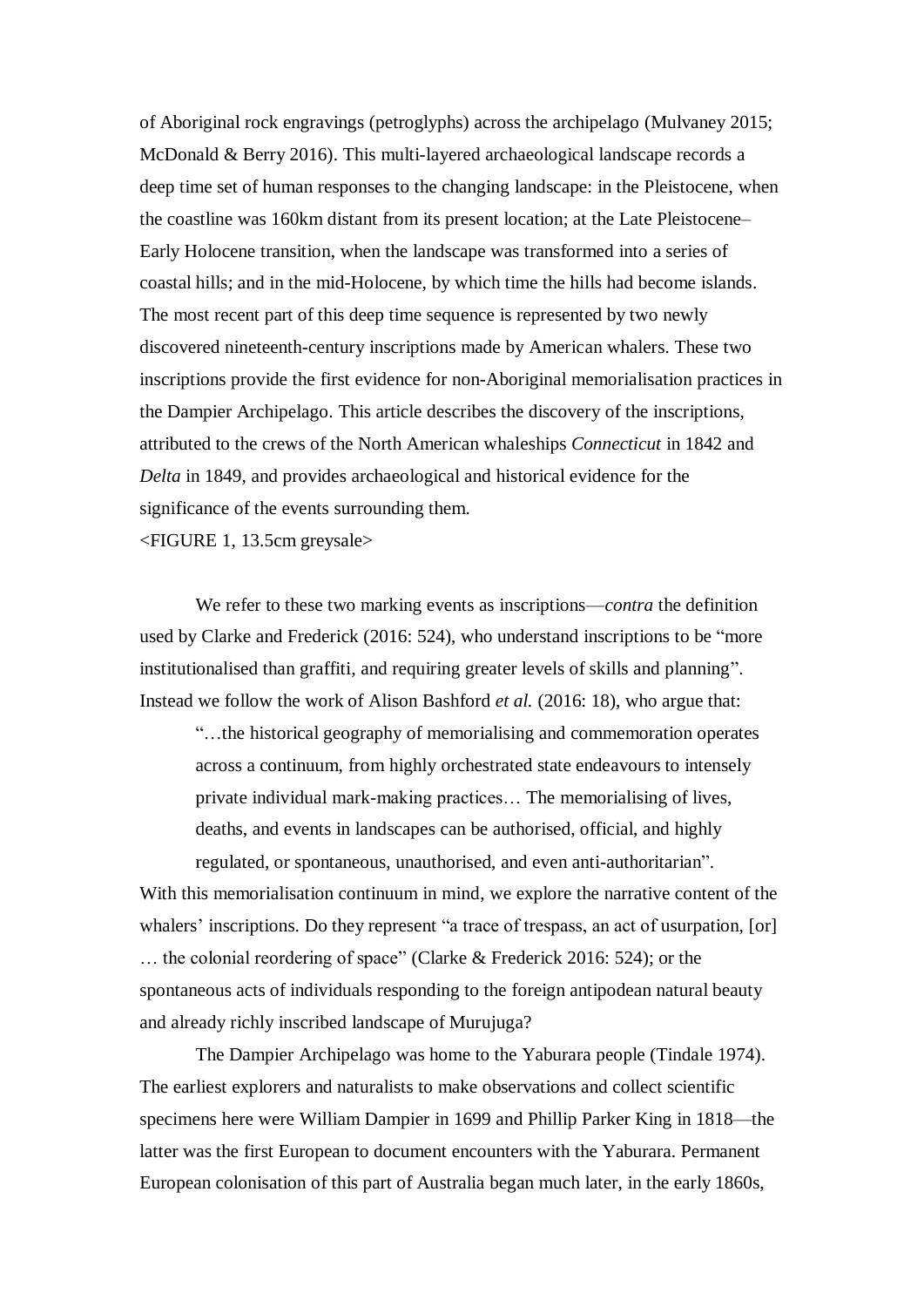with an influx of sheep farmers and pearlers. For the Yaburara, this colonisation was catastrophic. In 1868, a series of confrontations between white settlers and the Yaburara around Flying Foam Passage in the Dampier Archipelago—at that time the centre for the North West pearlshell fishery— resulted in many deaths. The Yaburara had retaliated against sexual assaults by the pearlers, killing a white police officer and his aide. In the ensuing violence, up to 60 Yaburara were murdered. The subsequent confrontations lasted several weeks and are known collectively as the Flying Foam Massacre (Gara 1983; Gribble 1987; Paterson & Gregory 2015). As a result of this violent history, there are few oral and documentary accounts of Yaburara life relating to the archipelago.

An overlooked aspect of early North West Australian contact history is the whaling that took place in the 'New Holland Ground', located off the Indian and Southern Ocean coasts of Western Australia. Throughout the nineteenth century, American, British, French and colonial Australian whaling ships plied these waters. American vessels were successful at a time when the British colony at Swan River founded in 1829 and now known as Perth, was in its infancy. In 1840, for example, when the HMS *Beagle* visited Perth, John Lort Stokes was amazed to "count as many as thirteen American whalers at anchor…" (Stokes [1846] 2006: 115–16). Colonial port records, newspapers, whaling ship logbooks and American shipping records provide the main sources of data for these voyages.

Comparatively, early visits by foreign whalers to the shores of North West Australia are poorly documented, due to the absence of any British colonial activity in the area until the 1860s. Surviving ship logbooks do, however, detail the whalers *Kingston* of London and the North American *Ann* and *Hope* visiting the Dampier Archipelago as early as 1801—many decades before British colonisation. The heyday of whaling activities around Rosemary Island (named by William Dampier) appears to date to between the 1840s and 1860s (Wace & Lovett 1973: 13; Langdon 1978, 1984; Gibbs 2010: 368; Paterson 2006).

Whaleships followed migrating herds of humpback whales along the coast and fished the offshore grounds for sperm whales. They also undertook ship-based bay whaling, anchoring in protected bays for up to three months (Gibbs 2010). Knowledge concerning safe anchorages, hazards and local resources probably circulated amongst ships' crews. Extant historical records, however, contain no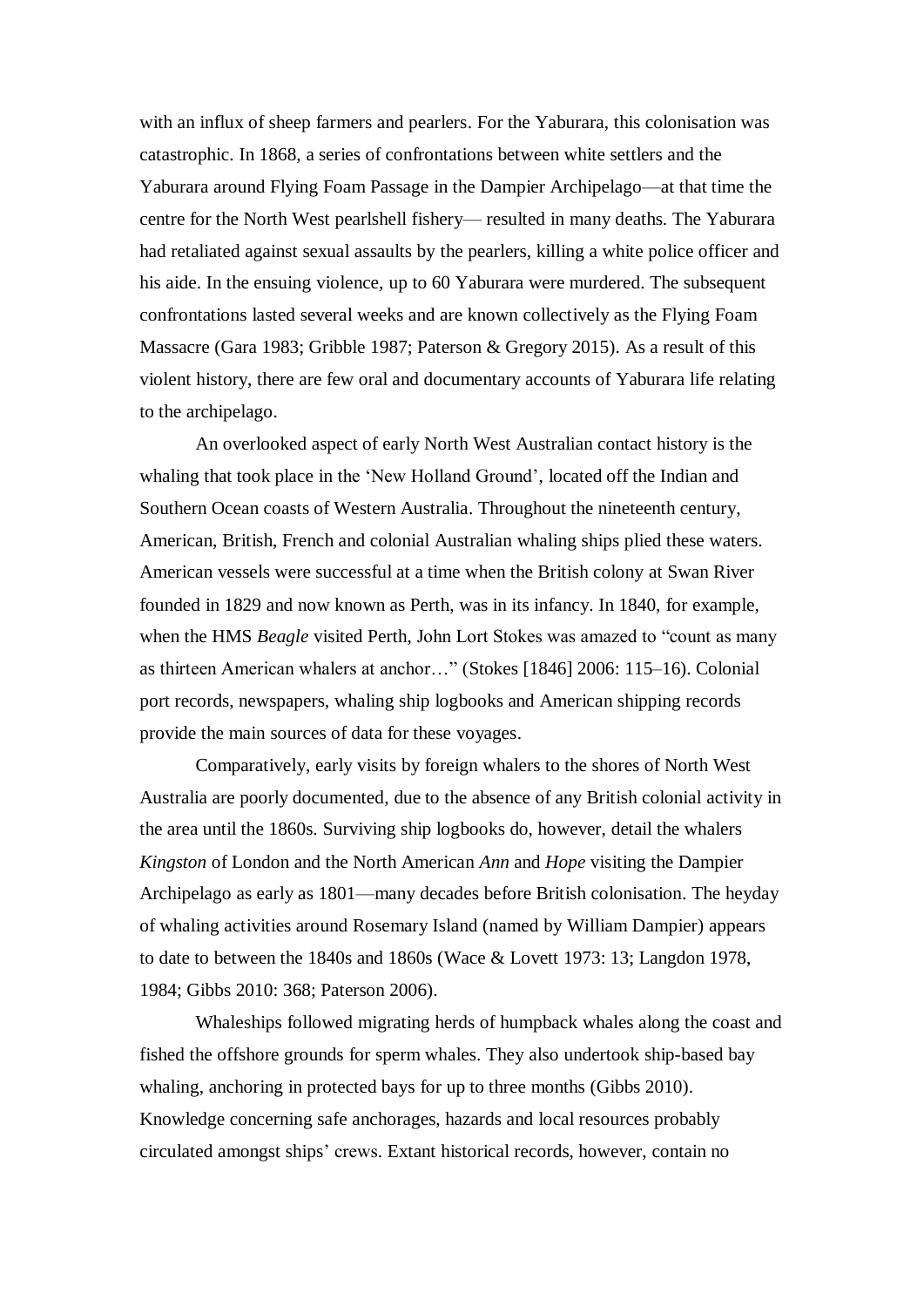mention of interaction with local Aboriginal people, although they do chronicle the types of activities the whalers undertook (other than whale hunting).

# **The** *Connecticut* **inscriptions on Rosemary Island**

Rosemary Island is located on the outer northwestern part of the archipelago (Figure 1). Relatively small in size (approximately  $5 \times 3$ km), the island rises to only 65m asl, and has reliable water only after rain. The archaeological record demonstrates a limited late Pleistocene human presence. This was followed by more intensive use of this landscape during the Early Holocene, connected with rising sea level but prior to insulation by the mid Holocene (McDonald & Berry 2016).

The *Connecticut* inscription is located on a high rocky ridgeline overlooking the interior passage between Rosemary and Malus Islands. This ridgeline, which runs for several kilometres along this edge of the island, would have offered an ideal vantage point for whale observation (Figures 1 & 2). Indeed, it had already been used for millennia by Aboriginal people for its views over the seascape below. This is evidenced by more than 265 rock art panels, over 70 standing stones, and the extensive quarrying of the fine-grained basalt bedrock for tool stone production. More than 800 recorded Aboriginal rock art motifs in this area include turtles, bird tracks, anthropomorphs and 81 cross-hatched 'grid' motifs (Table 1). The dominant engraving techniques are scratching, abrading or a combination of the two; pecking is rare. The relatively soft basalt bedrock here seems to determine the character of the mark-making – the engraving techniques used – by generations of Indigenous artists, and this technique has similarly been deployed by the whalers.

<FIGURE 2, 13.5cm colour>

 $<$ TABLE 1 $>$ 

The *Connecticut* inscriptions are superimposed over engraved grid motifs of unknown meaning (Figure 3).

# <FIGURE 3, 20cm colour>

The *Connecticut* inscription can be read as follows ('?' indicates illegible or unclear characters, square brackets indicate editorial suggestions):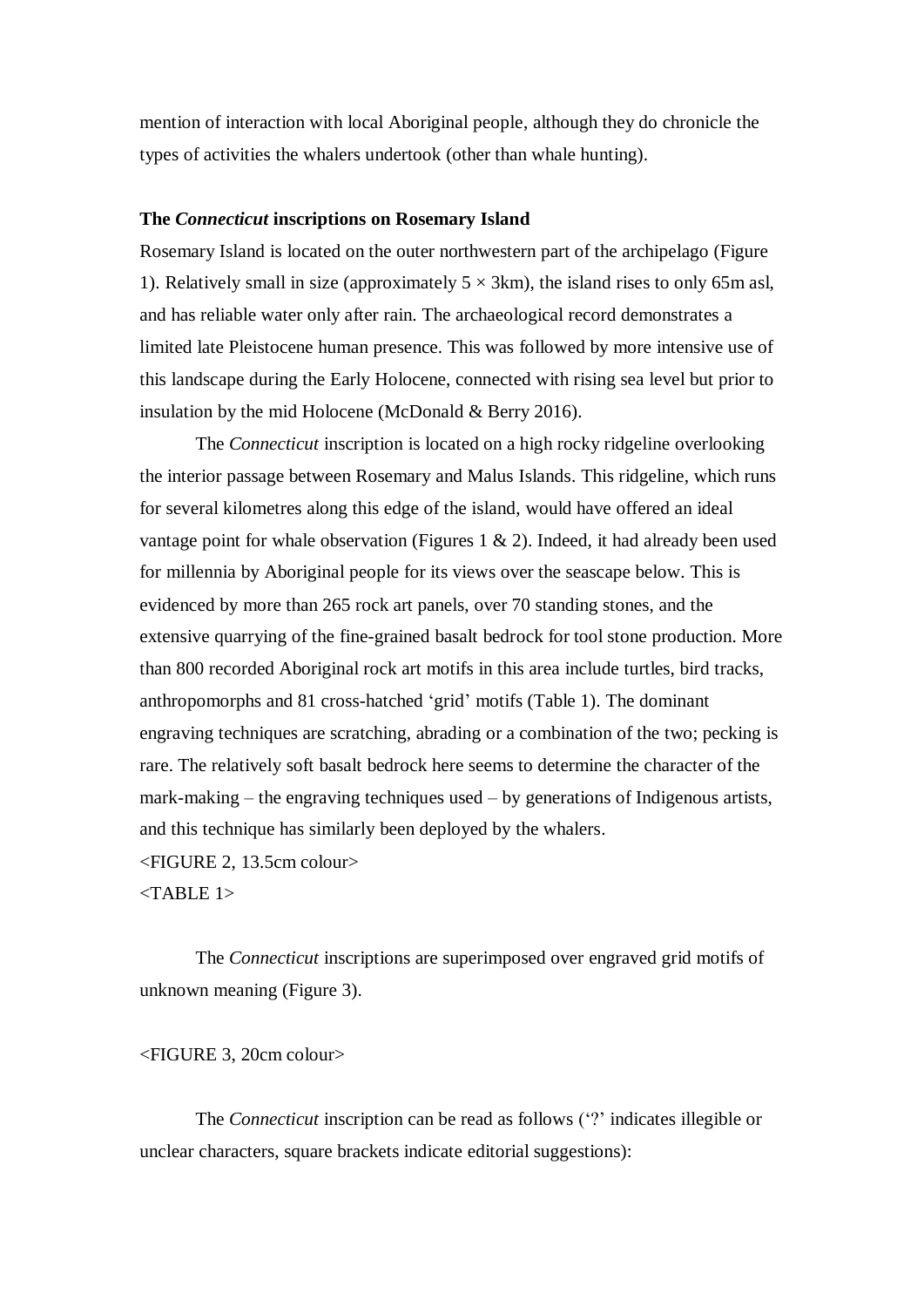Sailed August 12<sup>th</sup> 1841 And This Was Right? [written] August 18<sup>th</sup> 1842 JACOB ANDERSON

> New London IN THE SHP CONNECTICUT of New London cpt D - CROKER

CAPT D CROCKER

12 mths out? 18[4]1

Our initial field observations suggested that the whaling inscription was, in turn, itself covered by the engraving of a more recent Indigenous grid, perhaps a Yaburara response or act of resistance against the newcomers and their marks.

Examination of the lettering suggests that the inscription was created using several different tools which are different compared to the earlier petroglyphs. The underlying Aboriginal grid motifs were engraved with a blunt object—presumably of stone—which created lines with 'u-shaped' sections. In contrast, the cross-sections of the engraved letters and numbers of the historical inscription are much narrower and have a sharper profile, presumably having been being made with a metal implement(s). The range of 'penmanship' (or hand strength) and the possible use of different tools suggests that more than one individual was involved in engraving the whaling inscription.

The relationship between the Aboriginal and historical marking events was clarified using image enhancement generated by D-Stretch correlation and ImageJ plugin (Harman 2013; see Figure 4). Approximately 50 intersections between the letters and numbers of the historical inscription and the grid motifs were examined with a Dinolite™ digital microscope. In every instance, the narrower lines, presumably incised with metal tools, are superimposed over those lines presumed to have been incised with stone implements. The historical inscription is clearly superimposed over all of the Yaburara grids (Figure 5). <FIGURE 4, 20cm colour>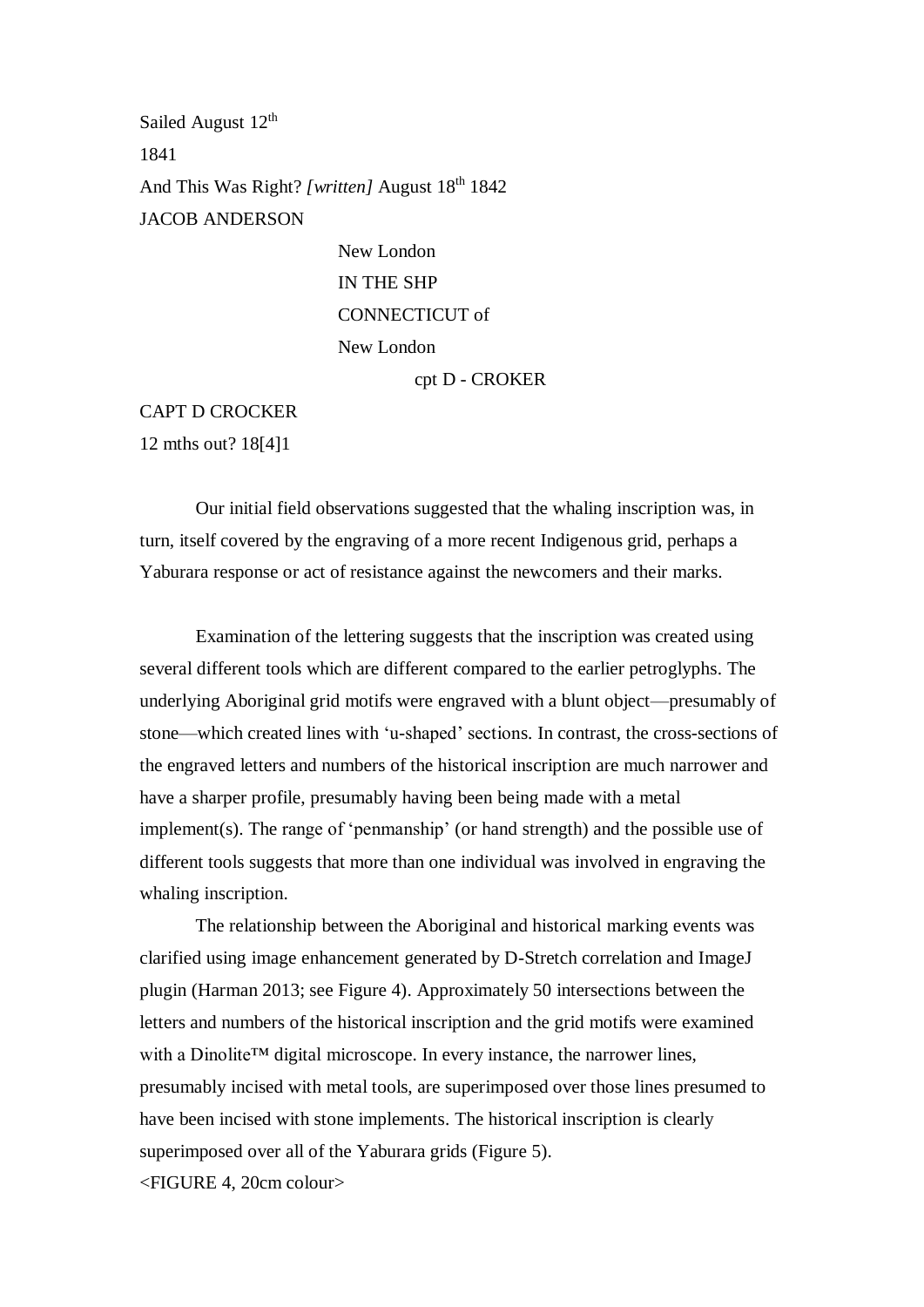### <FIGURE 5, 13.5cm colour>

The inscription indicates that the *Connecticut* visited Rosemary Island on 18 August 1842, having left New London, Connecticut, on 12 August 1841 under the command of Captain D. Crocker. Documentary research has identified a record of the North American whaling ship *Connecticut* (a 398-ton bark) departing New London for the New Holland Ground on 12 June (contra August; as indicated in the inscription) 1841 with a crew of 26 under Captain Daniel Crocker. The *Connecticut* berthed at Fremantle—the harbour for Perth—on 30 September 1842: "Crocker, master, American whaler, 1000 brls. [barrels] black [oil], and 200 brls. Sperm oil, out 13 months" (*The Perth Gazette and West Australian Journal* 1842: 2). Evidently, the ship continued hunting, as when it returned to New London on 16 June 1843, it carried 1800 barrels of oil, having travelled via New Zealand and Cape Horn (Starbuck 1878; Dickson 2007: 194; Mystic Seaport Museum 2017; National Maritime Digital Library 2017). The *Connecticut*'s log book for the voyage has not survived. The anomaly between the historically recorded departure date and the inscription date may be an error either by the inscription's author(s), or in the historical records: the absence of the ship's logbook means that this cannot be resolved. It is plausible that the inscription event marked one year at sea and the crew's safe arrival on the far side of the earth.

We can assume that Jacob Anderson, named in the inscription, took part in the act of engraving. The use of two distinct styles—capitalised and cursive scripts however, suggests the presence of a second hand, perhaps that of the captain himself, Daniel Crocker. The historical records show that on the *Connecticut*'s initial departure from New London, Captain Crocker was 33 years old. Jacob Anderson was described as an 18-year-old seaman from New London, of "black complexion", almost certainly an African-American sailor (New London crew lists 1803–1878 [2 April 2017]). Anderson's ethnicity was not unusual for whaleship crews: by the end of the 1850s, one in six men aboard American whalers was recorded as being African-American (Farr 1983: 162, 166).

The superimposition of the historical inscription over an earlier set of markings requires comment. There are other suitably smooth and unmarked surfaces on the same rock surface, which equally could have been chosen; indeed, inscribing a legible script over these grids required considerably more skill than if a blank surface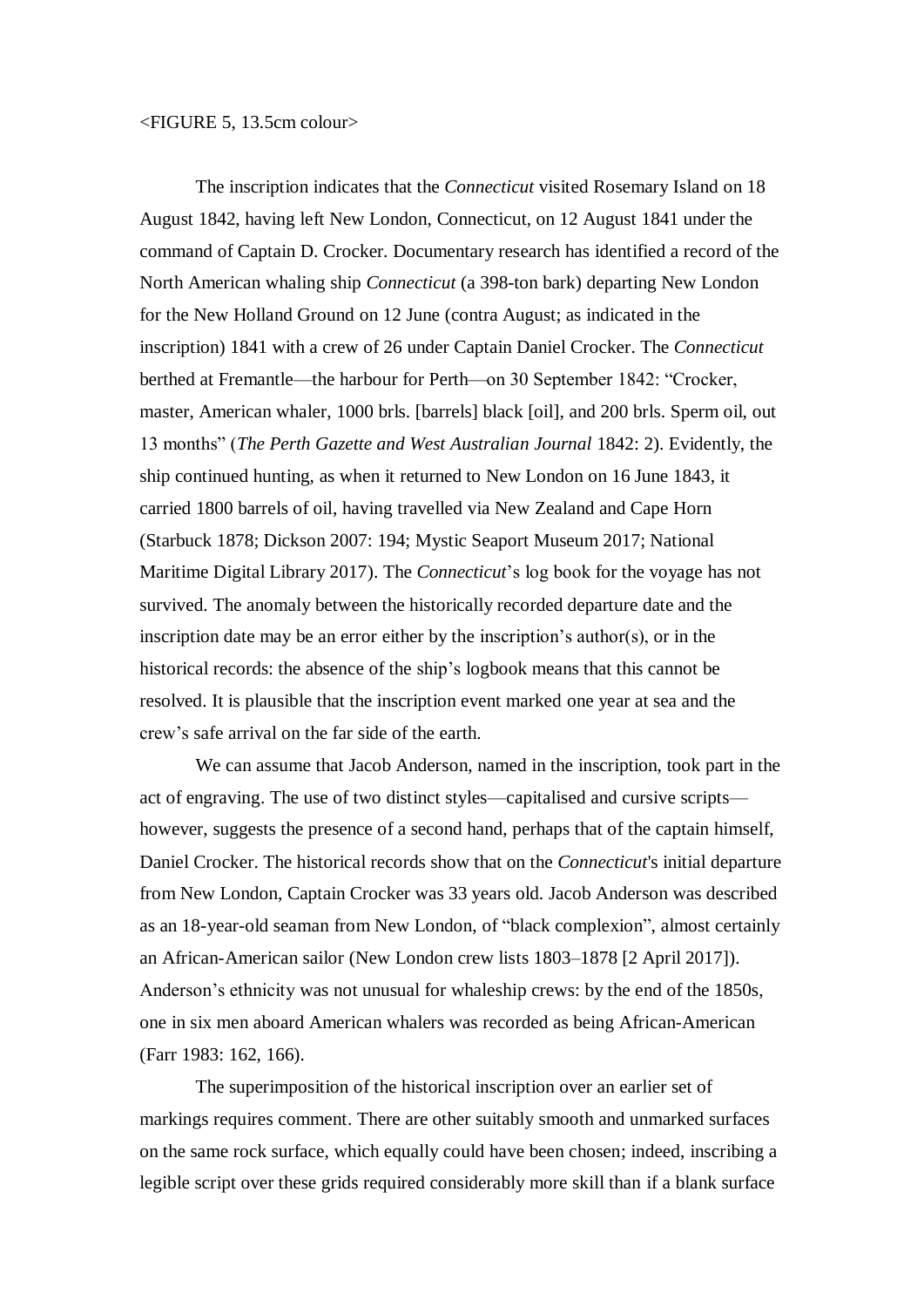had been selected. Did the whalers leave their marks over earlier Aboriginal efforts as an act of trespass and usurpation? Or did they perceive that they were continuing a tradition of marking this coastal landscape? We interpret the Rosemary Island historical inscription to represent "private declarations of presence, remembering and commemoration", but, like the Sydney Quarantine Station's historical institutionalised graffiti (Farr 1983: 525). However while this inscription is also "highly spatially and temporally bounded" (ibid.) this is not because of the institutional boundaries which constrained the makers, but rather because of the isolation of this place within the broad seascape of whaling.

# **The** *Delta* **inscriptions on West Lewis Island**

West Lewis (Figure 1) is a moderately large island (approximately  $10 \times 3$ km) rising to 80m asl. It has a number of semi-permanent, spring-fed rock pools. The archaeological record demonstrates extensive evidence of Holocene occupation including petroglyphs. A rocky headland overlooking the channel between West Lewis and Enderby Islands (Figure 1), offers an ideal vantage point for whale spotting (Figure 2). Survey of the slopes and shoreline here have identified 83 Aboriginal rock art panels and 346 motifs (Table 2). These include depictions of marine animals, bird tracks, anthropomorphs and parallel line sets. Only six of these 152 geometric motifs are cross-hatched 'grids', as also found on Rosemary Island; a more common geometric motif on West Lewis is an incised fern (or barbed spear?) (n=21). Amongst this extensive evidence for Aboriginal petroglyphs, survey has identified eight historical inscriptions—all interpreted in relation to the visit of the whaleship *Delta* located on a rock surface, again, already richly marked with earlier Indigenous motifs.  $\angle$ TABLE 2>

In this part of West Lewis, scratching is again the dominant engraving technique, although pecking is more common than in the vicinity of the *Connecticut*  inscription (Table 2). As on Rosemary Island, the *Delta* whalers' inscriptions use similar techniques to the majority of Aboriginal markings found locally. The clearest *Delta* inscription includes an incised anchor and rope motif, combined with a mixture of upper and lower case letters (see Figure 6). Three additional instances of the ship's name are found, all within a metre of each other. The day, month and year (12 July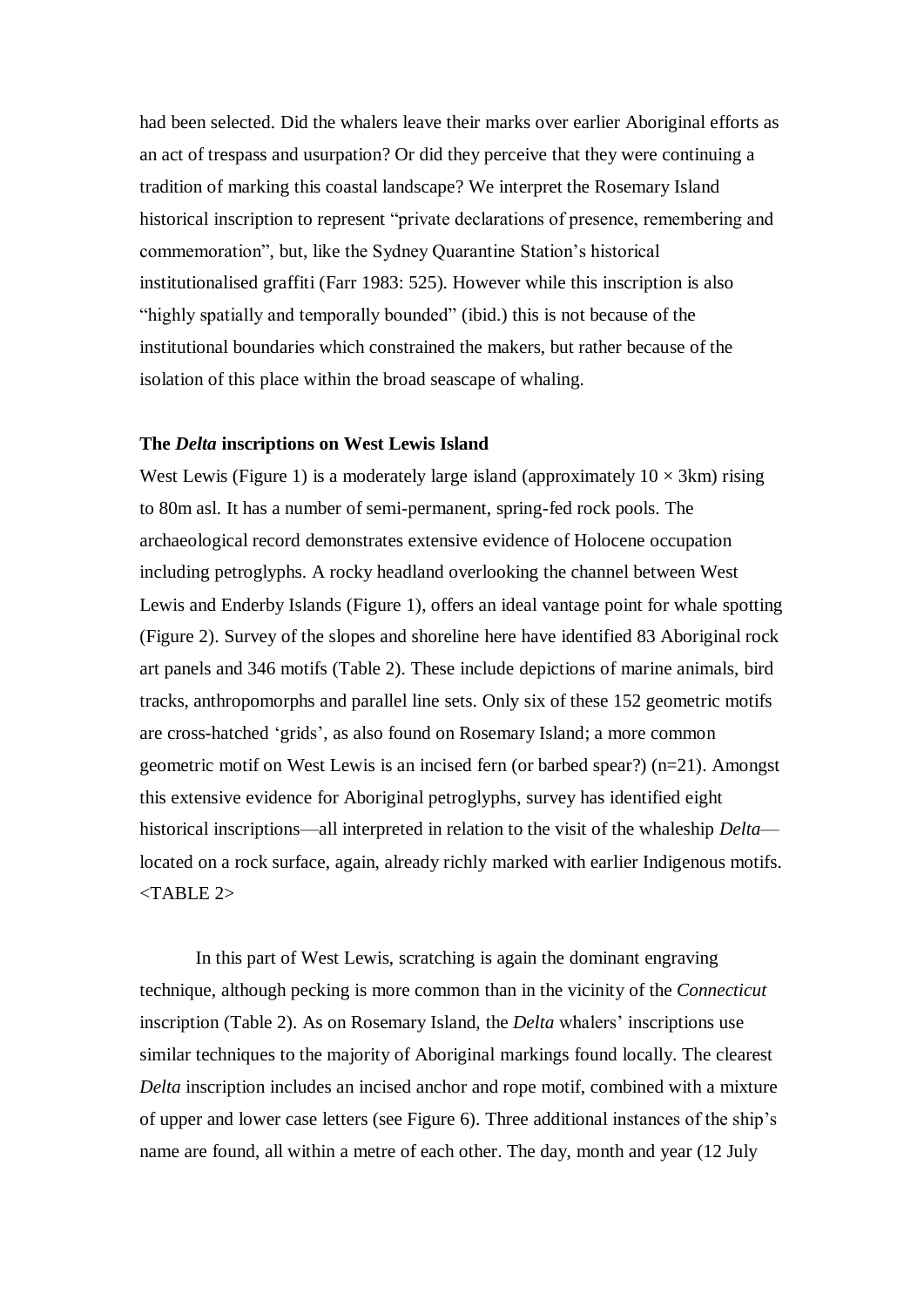1849) are indicated, with the year also being repeated (once clearly, the other abbreviated). Another element is the initials 'BD'.

#### <FIGURE 6, 20cm colour>

Documentary research links the inscriptions to the whaleship *Delta*, registered in Greenport, New York. The *Delta* was built in Newbury, Massachusetts in 1831, and made 18 whaling voyages between 1832 and 1856, after which it was broken up. Its sixteenth voyage between October 1848 and June 1851 saw the ship visit the New Holland whaling ground under Captain David Weeks. The fact that the inscriptions do not record the *Delta*'s captain, but instead prominently incorporate the name of 'J. Leek'—presumably a crew member—supports the interpretation that these engravings were spontaneous: made by crew members as informal, personal markers. Differences in the fonts and styles of the lettering (particularly the Ds and Es) show several hands at work. The placement of these inscriptions amongst already densely decorated panels, superimposed only over indeterminate pecked marks – not identifiable motifs – could be interpreted as an "act of usurpation" (Clarke  $\&$ Frederick 2016: 524), but as there was no eradication of earlier markings, and because of the similar size of their inscriptions and the engraving techniques used by the whalers, we suggest that this was a response by the new arrivals to the sheer profusion of Aboriginal markings. The location of the *Delta* inscriptions, high on the headland, is visible only to those who climb up to this place. Rather than a formal, public message for future visitors to the island, the inscriptions probably represent the whalers' celebration and commemoration of having survived the voyage to the other side of the world. They are opportunistic memorialisations of the ship and the date of its visit, as well as the names or initials of its crew.

The logbook for this voyage survives and is held by the New Bedford Whaling Museum, Massachusetts. Whaling logbooks were typically written at the day's end, and detail weather conditions, whale sightings, hunting, kills and other significant events. Further evidence of the informal nature of the West Lewis inscriptions—but also highlighting their historical value—is the logbook entry for the date of the *Delta* inscriptions, which makes no mention of the crew going ashore. Instead, on 12 July 1849, it was recorded that the whaleship *Arab* (of Fair Haven) was whaling in the area, and the *Delta*'s whale boats were out cruising and "saw several humpbacks going fast" (Captain Weeks, *Delta* logbook, 12 July 1849).

More generally, the logbook records that the crew would go ashore for a range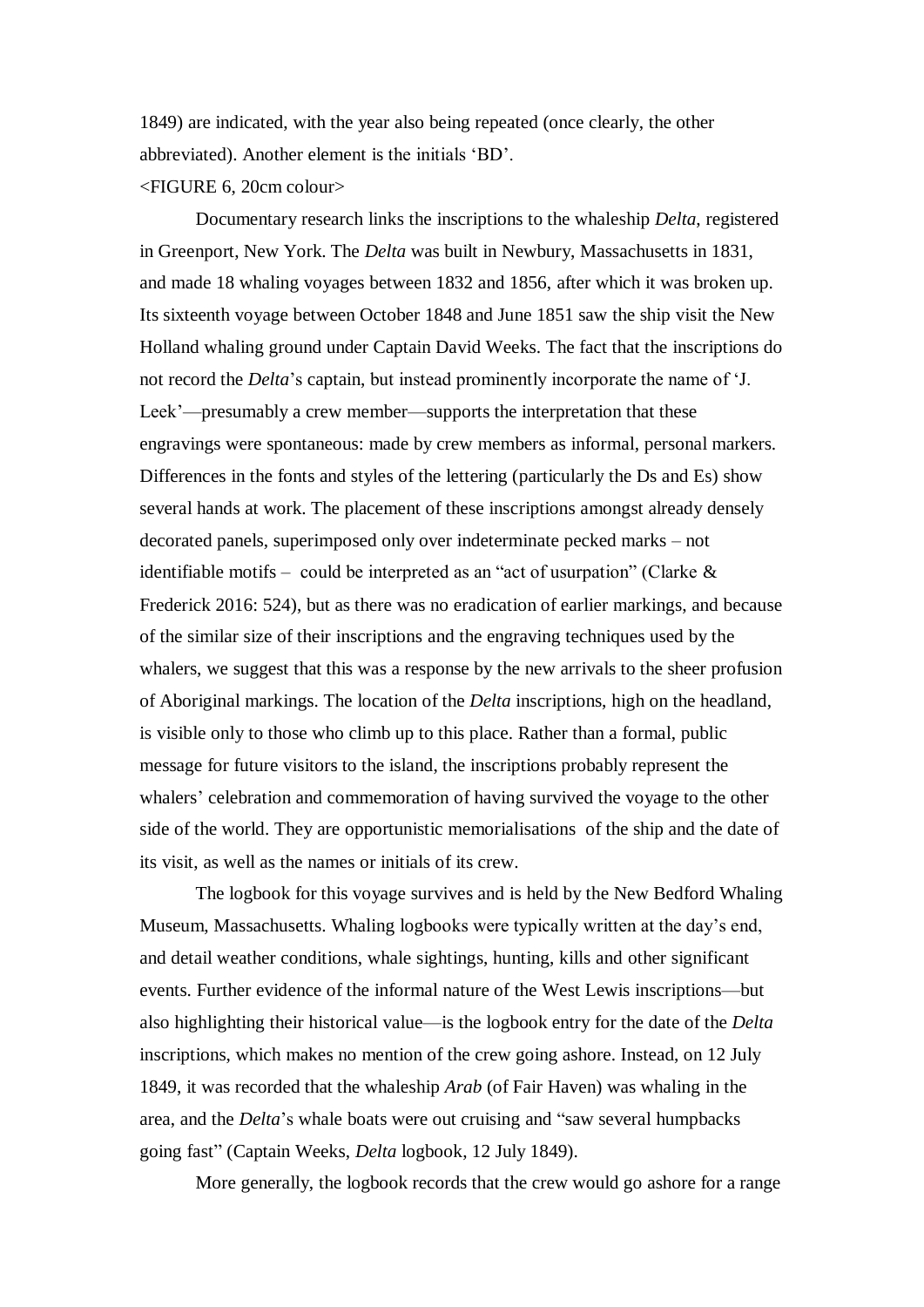of purposes including for "liberty"; water (in two days, 30 April and 1 May 1849, they collected 180 barrels or 23 760 l); hunting animals, with guns, including a "kangaroo" (probably a wallaby; 5 July 1849); and wood collection, to provide fuel for cooking and trying down whale blubber for oil on board the ship.

Typically, the *Delta*'s daily logbook entry finished with the line, "*So ends this day*". This appears as a constant—almost a mantra—recording the completion of an orderly and safe set of actions in the official log. Although the *Delta*'s logbook has missing pages, it provides sufficient information to reconstruct much of its voyage in the Indian Ocean (Figure 7). It records that both Rosemary Island and the Lewis Islands provided anchorages, but before the discovery of the West Lewis inscriptions, we were unable to 'place' the participants of this voyage specifically on that island. While the motivation for this act of memorialisation cannot be fully appreciated, more broadly we observed that people record their presence as "textual expressions of one's self… uniquely loaded with complex meaning of location, survival, biography, testimony and personal presence—an inscription of sheer existence" (Casella 2014: 108). In this case, the archaeological record adds to the dry accounts of the daily toil of the whalemen found in the historical sources.

<FIGURE 7, 13.5cm greyscale>

#### **Discussion**

The discovery of these North American whalers' inscriptions has substantial implications for North West Australian history. Although the presence of American vessels in the eastern Indian Ocean has been long known, we understand surprisingly little about these historical activities—particularly in the Dampier Archipelago. These new inscriptions raise questions about maritime frontiers in North West Australia. What can these sites (and the contemporaneous archival record) tell us about the presence of American whalers in this area? What are the implications for our understanding of early relations with the Yaburara people, especially given the traumatic colonial history that followed the establishment of pearling and pastoralism?

The American whaling maritime frontier was a global phenomenon lasting for several centuries. At its peak in the mid-nineteenth century, around 900 vessels were at sea on multi-year voyages, crewed by approximately 22 000 whalemen (Schürmann 2012). Visits by whalers to remote African, Pacific and Australasian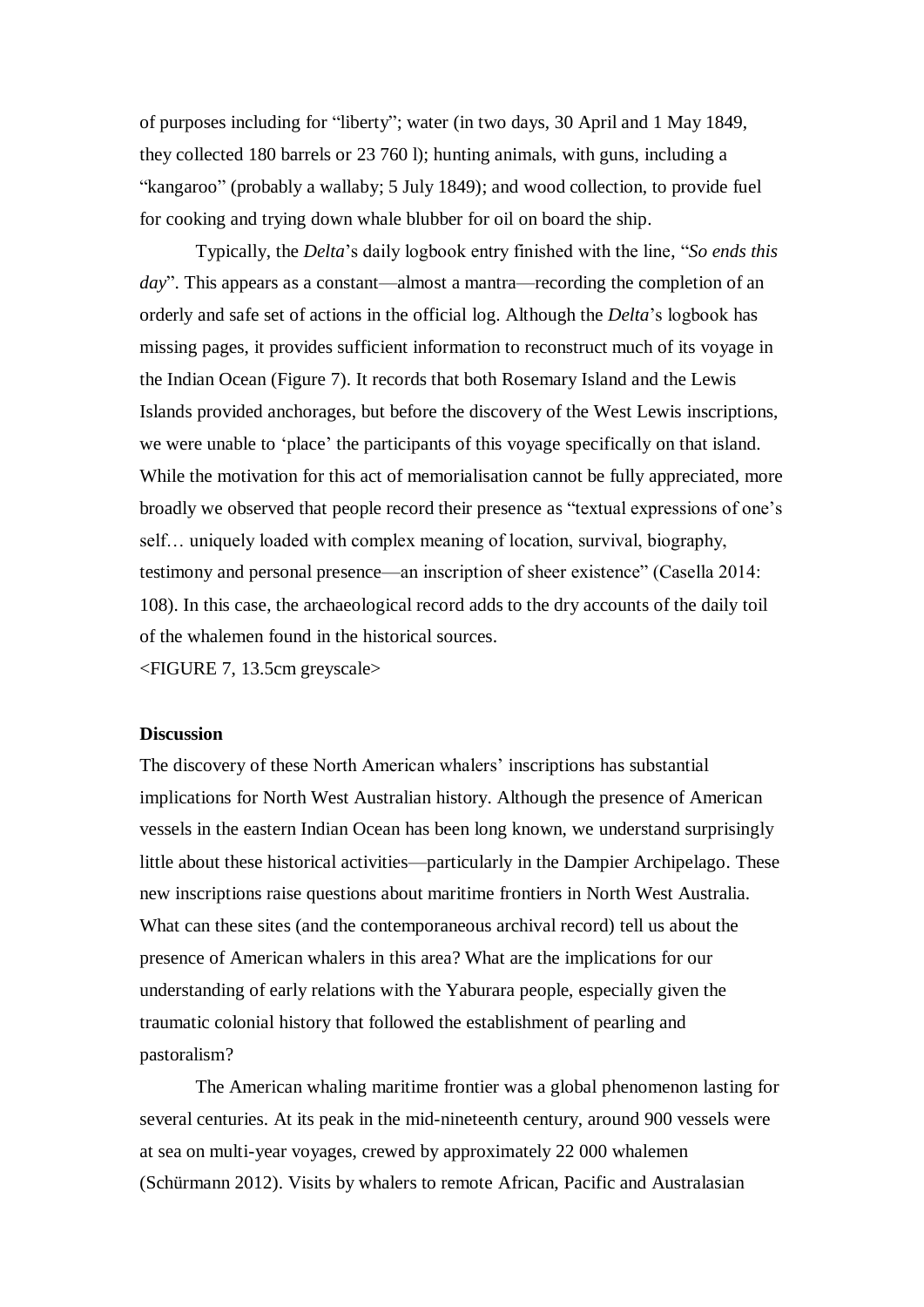territories led to early social and economic contact between crews and Indigenous societies. Their exploratory, commercially driven visits were a formative part of early colonisation processes and cultural expansion by Northern Hemisphere maritime powers—resulting in significant and lasting impacts on Indigenous populations (Gibson & Whitehead 1993; Schürmann 2012; Anderson 2016). While driven largely by commercial motives, "encounters, exchanges, and communication between whalemen and coastal dwellers" (Schürmann 2012: 28) were also essential attributes of these voyages.

The presence of American whalers, and the archaeological evidence for their crews' personal marking of the landscape (Rockman & Steele 2003), allows us to review the current understanding of contact and colonisation of North West Australia. Colonisation is commonly thought to have begun in 1863, with the more permanent arrival of white settlers (Paterson 2006). The Flying Foam Massacre, that followed shortly thereafter in 1868, revealed colonial violence and the threats to traditional Aboriginal society. The American whalers, however, preceded this more permanent European expansion into the area, recording a brief moment when Indigenous people and visiting whalers shared territory without obvious major conflict. If whalers are recognised as part of the contact phases of the colonisation process, the arrival of white 'outsiders' in North West Australia should perhaps be reconsidered to date to the early, rather than mid, nineteenth century. This earlier economic 'colonisation' was maritime, coastal and seasonal—timed for the Southern Hemisphere winter, when migratory humpback whales were present.

As non-permanent visitors with little interest in land-based settlement, whalers posed less of a threat to the Yaburara people than did later colonists. Unlike later white settlement, there was no direct competition for land, and no terrestrial colonial presence. As with all forms of contact, however, there may have been the potential for the exchange of items, knowledge and disease. The whalers would have seen the fires of the Yaburara people on the islands and coasts, and, in making their inscriptions on these islands, they will have been aware of the existing marks made by the local inhabitants. Indeed, disease may have had profound implications for encounters between whalers and the Yaburara people. On a subsequent voyage, in 1854, the *Delta* visited the island of Pohnpei, in Micronesia, to bury several crewmen who had died of smallpox. Local indigenous people contracted smallpox which ravaged the island. An estimated half of the Pohnpeiian population—including many high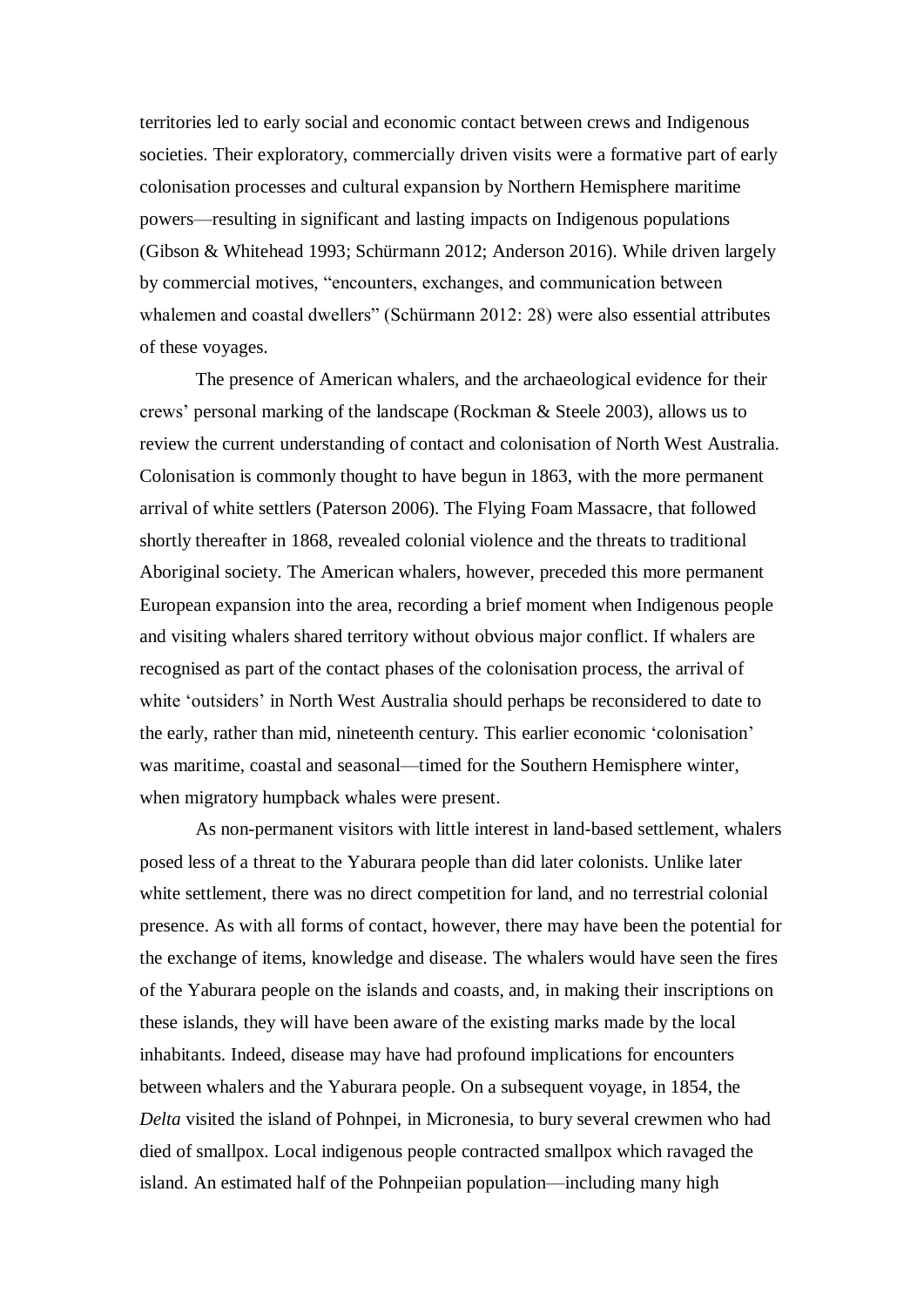chiefs—died over the following months (Hanlon 1988: 109–12). There is no similar record for whaling visits as disease vectors in Australia's North West, although this earlier period of contact has been little studied.

A range of maritime inscriptions has been found previously on the coasts around Australia's whaling grounds. These include graffiti, cairns containing bottles and messages, carved wooden posts, and carved trees (Green 2007: 1–104; Anderson 2008; Gibbs & Duncan 2015). These inscriptions show a diverse range of memorialising behaviour to record and commemorate voyages and landfalls whether they were brief landings or lengthier stays—and a way of communicating the (sometimes last known) location of a vessel and its crew. Maritime inscriptions on rock, however, are rare. Of 23 recorded Australian historical maritime inscriptions related to early exploration made between 1616 and the twentieth century, only six are rock engravings (Anderson 2008: 60).

Maritime inscriptions "symbolised efforts to establish or contest landscapes…[and] provided an important tangible cultural symbol in an often hostile natural world [by] stamping cultural markers on natural landscapes" (Gibbs & Duncan 2015: 224–25). The placement of the *Delta* and *Connecticut* inscriptions in close proximity to—or even superimposing—Indigenous engravings graphically and symbolically demonstrates a "trespass and act of usurpation" (Clarke & Frederick 2016). The effect of this, prior to British colonisation of the North West, was a colonial reordering of space. It can be assumed that the Yaburara were well aware of the *Connecticut* and *Delta*, and other whalers, although the nature and extent of any cross-cultural interaction remain unknown. That the *Delta* logbook never refers to encounters with Indigenous Australians may indicate that they avoided the whalers, or more likely, that these encounters were deemed to be of insufficient importance to be recorded. The whalers probably observed Yaburara people moving between islands on their log boats—a practice first recorded by Phillip Parker King in 1812. Perhaps significantly, King believed that the Yaburara were already familiar with European metal objects, as they were indifferent to his gifts; this hints at even earlier and undocumented visits by whalers (Cunningham 1816–19; King 1818).

The inscriptions left by the whalers provide new insight into early, previously unrecorded cross-cultural encounters. The placement of the *Delta* and *Connecticut* inscriptions on already richly decorated rock surfaces suggests a deliberate process of selection, which attempted to engage with the Aboriginal markings, and indirectly,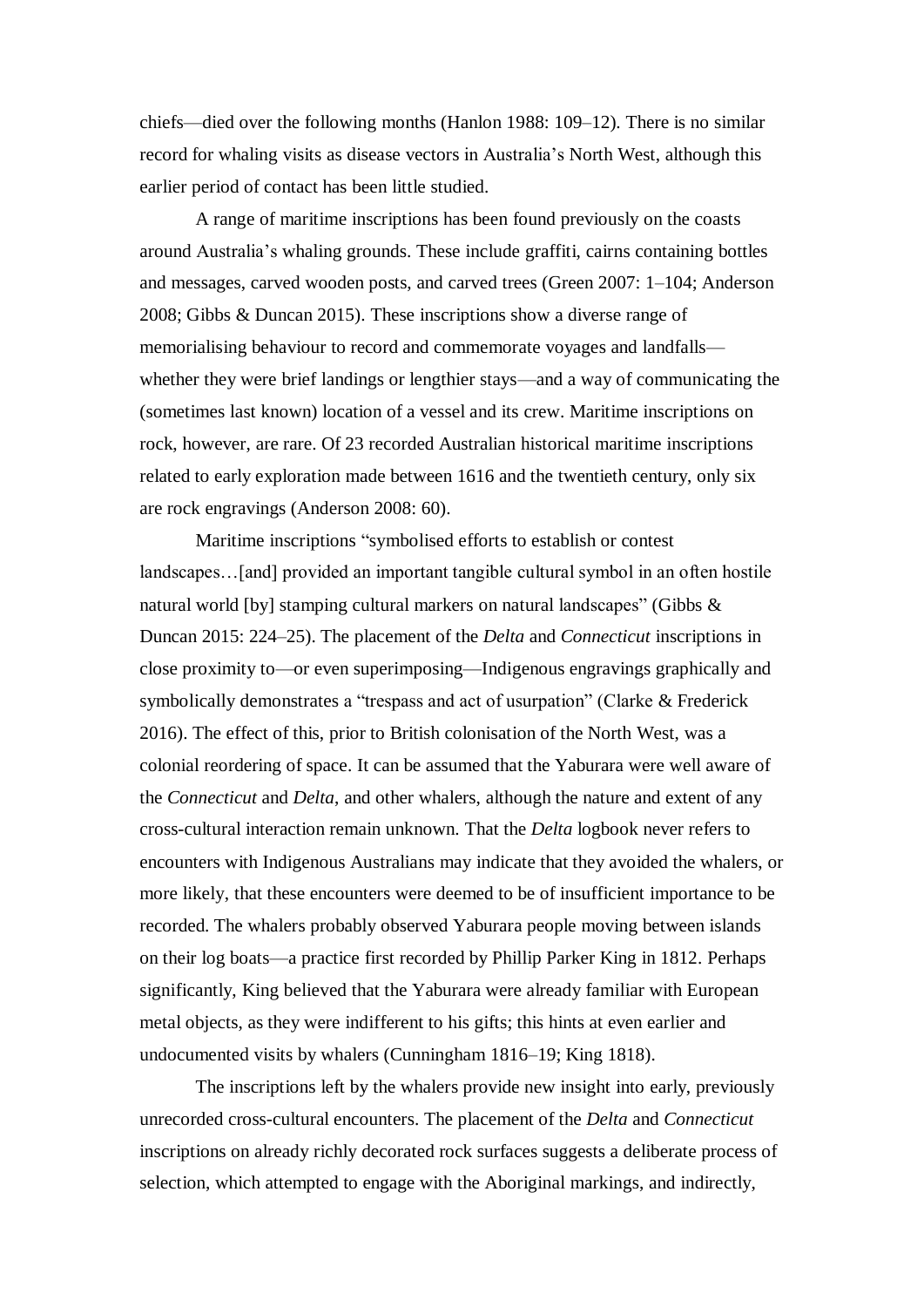the Yaburara themselves. Superimpositions in rock art (Harris & Gunn 2017) may be intentional or non-intentional. Non-intentional superimpositions occur when the artist has an indifference towards previous depictions, or where there is a lack of space on the rock surface. Intentional superimpositions occur when an artist chooses to eliminate previous marks by purposively covering, replacing, or obliterating them (Kaiser and Keyser 2008; Re 2016). The *Delta* and *Connecticut* inscriptions appear not to eradicate the older markings, but rather, to begin a conversation on stone.

The placement of both Murujuga whaling inscriptions over earlier Aboriginal petroglyphs probably signifies the importance of place in the act of mark-making. Generations of artists sat in the same locations and surveyed the landscape and it would appear that their mark-making was not necessarily stimulated by a need to signal information to any particular audience (McDonald 1999); i.e. neither can be seen from the water on approach. In both cases, reaching the locations of these historical inscriptions requires physical effort, and viewing the marks requires the audience to stand directly above them. These marks were not intended to signal corporate identity, or to be emblematic in nature (Wiessner 1984; Sackett 1990; McDonald 1999; Bradley 2009). Nor were they an institutionalised political statement made to reinforce (or contradict) an existing power structure (Clarke & Frederick 2016). The long-term use of these places by Aboriginal people to signal their presence during their economic round, i.e. while quarrying tool stone (McDonald 1999) resulted in petroglyphs being engraved on most available surfaces. Thus, the opportunity for the whalemen to find a 'blank canvas', in either of these locations, was rare. By recording their presence at these specific historical moments, the whalemen were continuing the long tradition of the preceding hunter-gatherer-fisher people in surveying and interacting with their maritime environment. While maritime historical graffiti are sometimes characterised as commemorative, performative and reiterative, the whalers' inscriptions do not signal at a distance, but instead make an insistent point about the creators' history, identity and identification with the place (Bashford *et al* 2016; Clarke & Frederick 2016). Part of the significance of the whalers' markings is that they provide insight into motivations for inscribing the landscape generally.

Both the *Delta* and *Connecticut* inscriptions appear to have been unofficial personal markers made by one or more crewmembers. Thus, they provide some personal insight into the lives and behaviours of these whalers. The *Connecticut*'s 19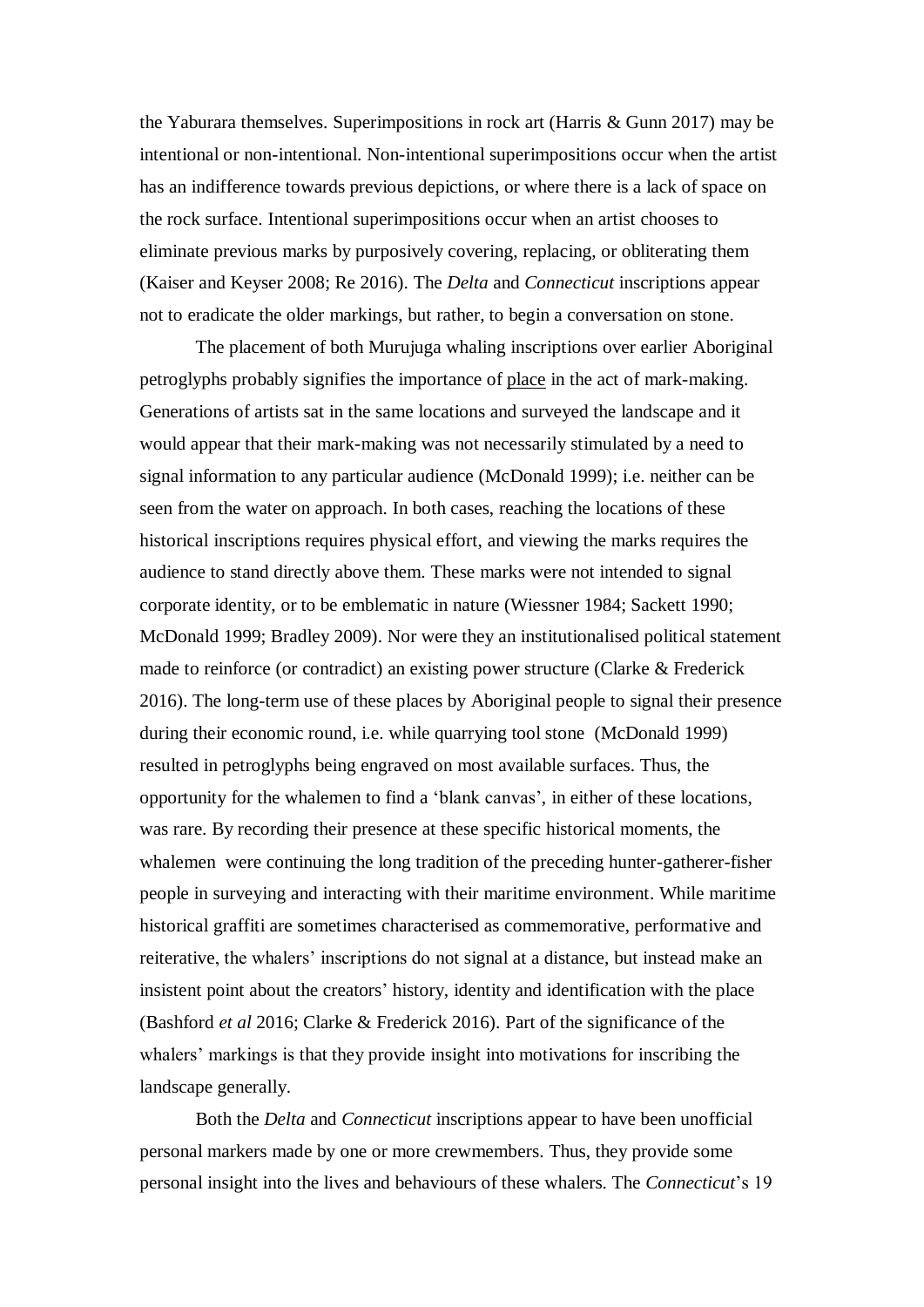year-old African-American seaman Jacob Anderson was obviously literate; his careful script, skilfully engraved over an existing grid, commemorates an anniversary in the *Connecticut*'s voyage to the Southern Hemisphere. J. Leek's *Delta* inscription, along with several additional marks made at this same location—presumably made on the same day—provides significant insight both into early North West maritime history and the voyages of the *Delta*—otherwise thinly documented in the historical records.

These whalers' inscriptions provide important new evidence in North West Australia for the North American whaling on the Indian Ocean frontier. They represent the only tangible evidence of this earliest phase of white colonisation of the North West thus far discovered. As highlighted by their creators, these marks confirm the character of this early colonisation phase as maritime, seasonal, coastal and liminal. For a variety of reasons—but probably mostly as a result of the diminishing whale stocks—North American whalers ceased to visit the New Holland Ground, before more permanent white colonisation had its terrible consequences for the Yaburara and other Aboriginal people of North West Australia. These two whaling inscriptions provide the only known archaeological insights into colonial-Indigenous encounters prior to the better documented and more violent history which began later in the nineteenth century. *So ends this day.*

## **Acknowledgements**

This research forms part of *Murujuga: Dynamics of the Dreaming* ARC Linkage Project (LP140100393). Fieldwork was completed under the guidance of the Murujuga Aboriginal Corporation's Circle of Elders and was facilitated by the Murujuga Land and Sea Unit. Victoria Anderson and Sarah de Koning found the Connecticut inscription. Photographic recording and microscopic analysis of the Connecticut panel was completed by McDonald and Mulvaney. McDonald and Paterson recorded the Delta panel. Both inscriptions were traced digitally by Mulvaney using Adobe Photoshop. Data were audited by de Koning and McDonald; rock art analysis and D-Stretch were performed by McDonald. All authors contributed to the text. All data and images are held in the UWA Centre for Rock Art Research+ Management's (CRAR+M) Database. We are grateful to Lance Dennis for reporting the *Delta* engraving to the WA Museum. Kayla Correll of the New London County Historical Society provided assistance with research into North American historical sources.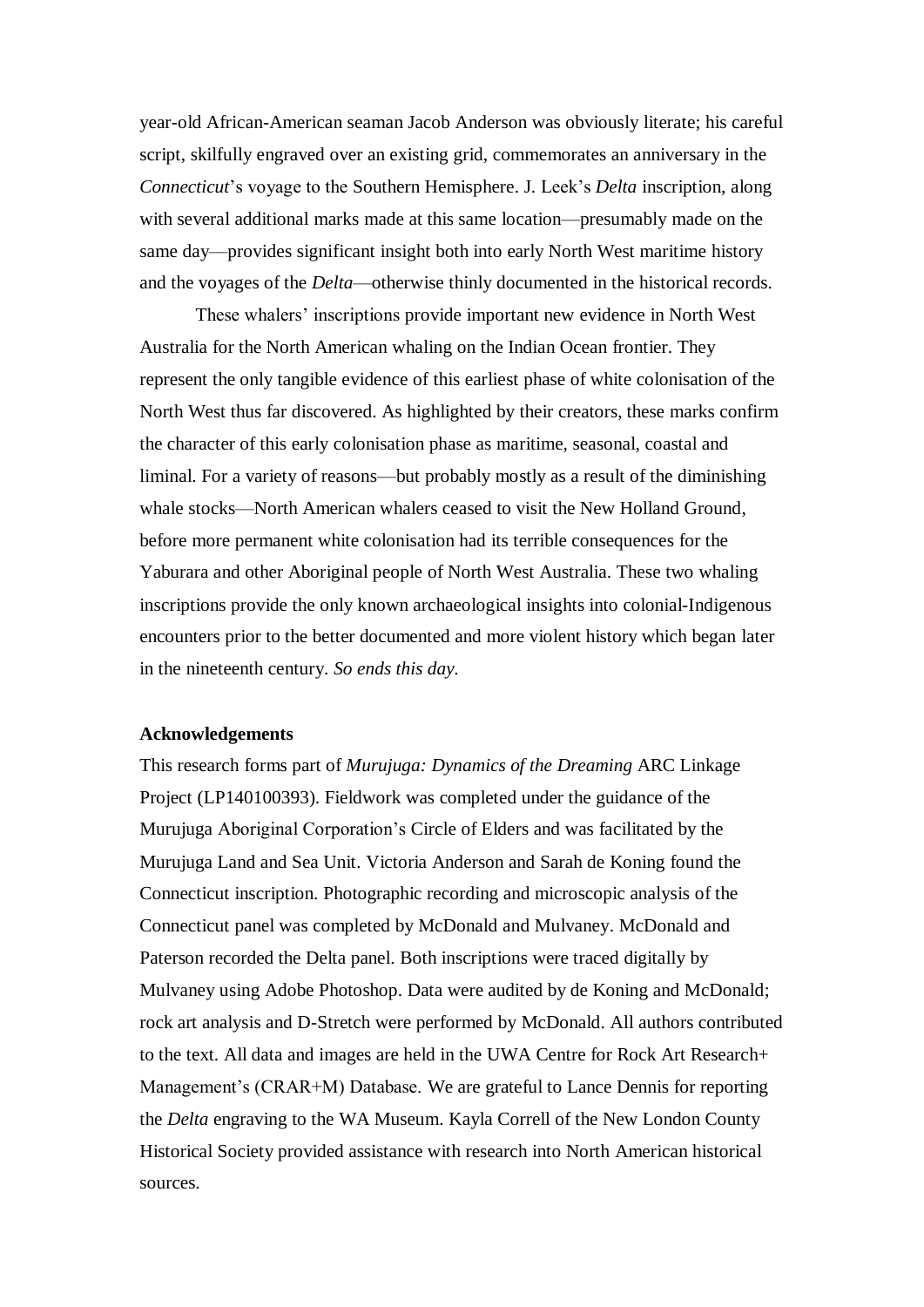## **References**

ANDERSON, R. 2008. Discovering new ground–AIMA's mapping the Australian Coast database. *Bulletin of the Australasian Institute for Maritime Archaeology* 32: 58–78. – 2016. Beneath the colonial gaze: modelling maritime society and cross-cultural contact on the Southern Ocean frontier–the Archipelago of the Recherche, Western Australia. Unpublished PhD dissertation, University of Western Australia. BASHFORD, A., P. HOBBINS, A. CLARKE & U.K. FREDERICK. 2016. Geographies of commemoration: Angel Island, San Francisco and North Head, Sydney. *Journal of Historical Geography* 52: 16–25. https://doi.org/10.1016/j.jhg.2015.12.003 BRADLEY, R. 2009. *Image and audience: Rethinking prehistoric art*. NewYork: Oxford University Press.

CASELLA, E. 2014. Enmeshed inscriptions: reading the graffiti of Australia's convict past. *Australian Archaeology* 78: 108–12.

https://doi.org/10.1080/03122417.2014.11682006

CLARKE, A. & U.K. FREDERICK. 2016. "Born to be a stoway": inscriptions, graffiti, and the rupture of space at the North Head Quarantine Station, Sydney. *International Journal of Historical Archaeology* 20: 521–35. https://doi.org/10.1007/s10761-016- 0357-2

CUNNINGHAM, A. *Journal and Correspondence, (1816-19) 20 September 1816–7 May 1819*. Melbourne: State Library of Victoria.

DICKSON, R. 2007. *The history of the whalers on the south coast of New Holland from 1800–1888*. Carlisle: Hesperian Press.

FARR, J. 1983. A slow boat to nowhere: the multi-racial crews of the American whaling industry. *The Journal for Negro History* 68(2): 159–70.

https://doi.org/10.2307/2717719

FREDERICK U.K. & A. CLARKE. 2014. Signs of the times: archaeological approaches to historical and contemporary graffiti. *Australian Archaeology* 78: 93–99.

GARA, T.J. 1983. The flying foam massacre: an incident on North West Frontier,

Western Australia, in M. Smith (ed.) *Archaeology at ANZAAS*: 86–94. Perth: Western Australian Museum.

GIBBS, M. 2010. The Shore whalers of western Australia: Historical Archaeology of a Maritime Frontier. Studies in Australasian Historical Archaeology, Volume 2. Australasian Society for Australian Archaeology.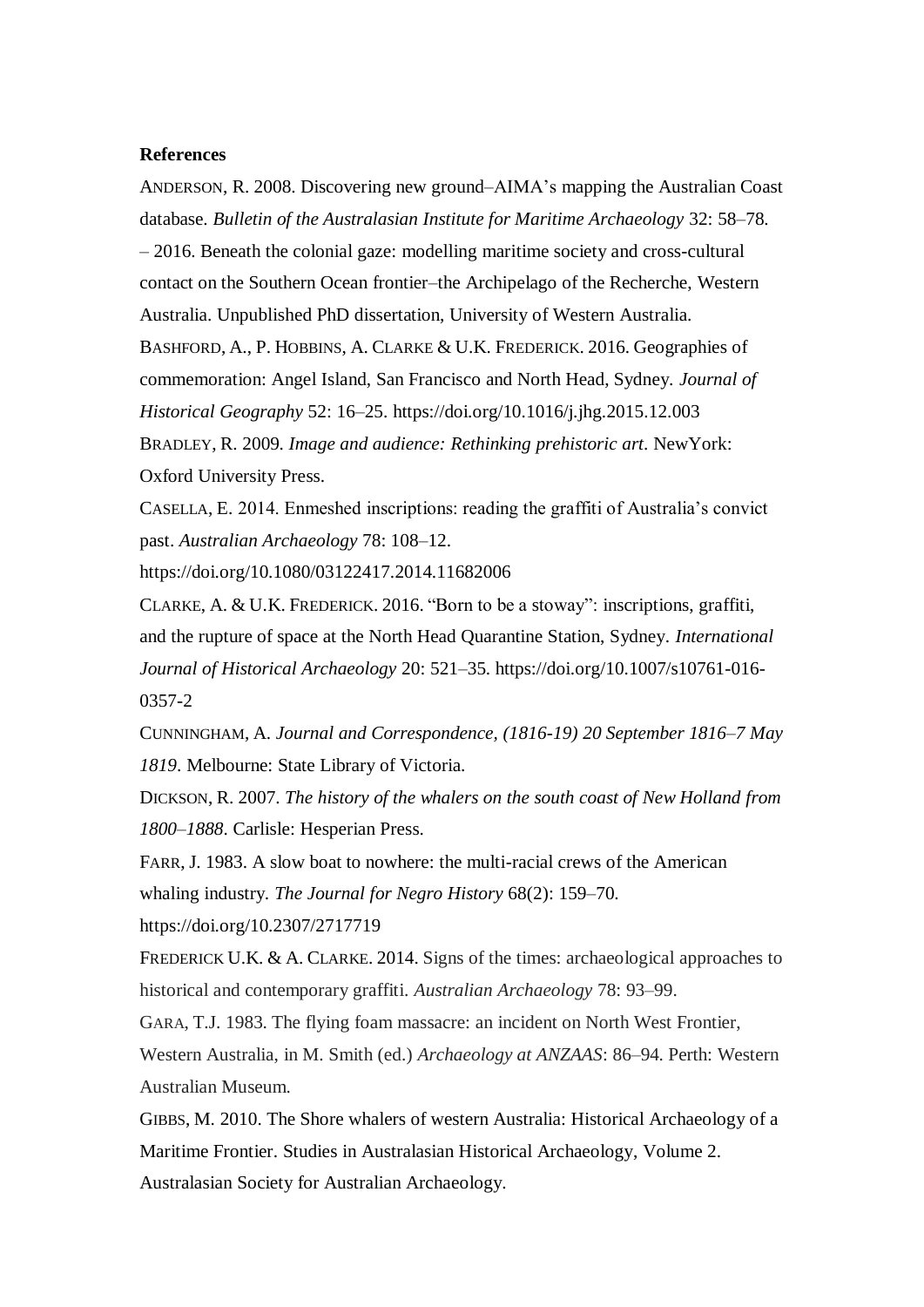GIBBS, M. & B. DUNCAN. 2015. The Dirk Hartog Island post site: early European encounters with Australia and the establishment of a maritime cultural landscape, in S. von Arbin, P. Nymoen, F.-A. Stylegar, M. Sylvester & A. Gutehall (ed.) *Tjop tjop! Vänbok till Christer Westerdahl med anledning av hans 70-årsdag den 13 november 2015*: 209–28. Skärhamn: Båtdokgruppen.

GIBSON, A.M. & J.S. WHITEHEAD. 1993. *Yankees in paradise: the Pacific Basin frontier*. Alberquerque: University of New Mexico Press.

GREEN, J (ed.). 2007. *Report on the 2006 Western Australian Museum, Department of Maritime Archaeology, Cape Inscription National Heritage Listing Archaeological Survey*. Fremantle: Australian National Centre for Excellence for Maritime

Archaeology, Western Australian Museum.

GRIBBLE, J.B. 1987. *Dark deeds in a sunny land or, blacks and whites in the North-West Australia.* Perth: University of Western Australia.

HANLON, D. 1988. *Upon a stone altar: a history of the island of Pohnpei to 1890*. Honolulu: University of Hawai'i Press.

HARMAN, J. 2013. D-Stretch Homepage. http://www.dstretch.com/

HARRIS, E. & R. GUNN. 2017. The use of Harris matrices in rock art research, in B.

David B. & I.J. McNiven (ed.) *The Oxford handbook of the archaeology and* 

*anthropology of rock art*: 1-20. Oxford: Oxford University Press.

https://doi.org/10.1093/oxfordhb/9780190607357.013.18

KAISER, D.A. & J.D. KEYSER. 2008. Symbolic superimposition: overlapping shield bearing warriors at Bear Gulch. *American Indian Rock Art* 34: 37–59.

KING, P.P. 1818. *December 1817–July 1818 Remark Book*. Glasgow: Mitchell Library.

LANGDON, R. (ed.). 1978. *American whalers and traders in the Pacific: a guide to records on microfilm.* Canberra: Australian National University.

– 1984. *Where the whalers went: an index to the Pacific ports and islands visited by American whalers (and some other ships) in the 19th century*. Canberra: Australian National University.

MCDONALD, J. 1999. Bedrock notions and isochrestic choice: evidence for localised stylistic patterning in the engravings of the Sydney region. *Archaeology in Oceania*  34(3): 145–60. https://doi.org/10.1002/j.1834-4453.1999.tb00444.x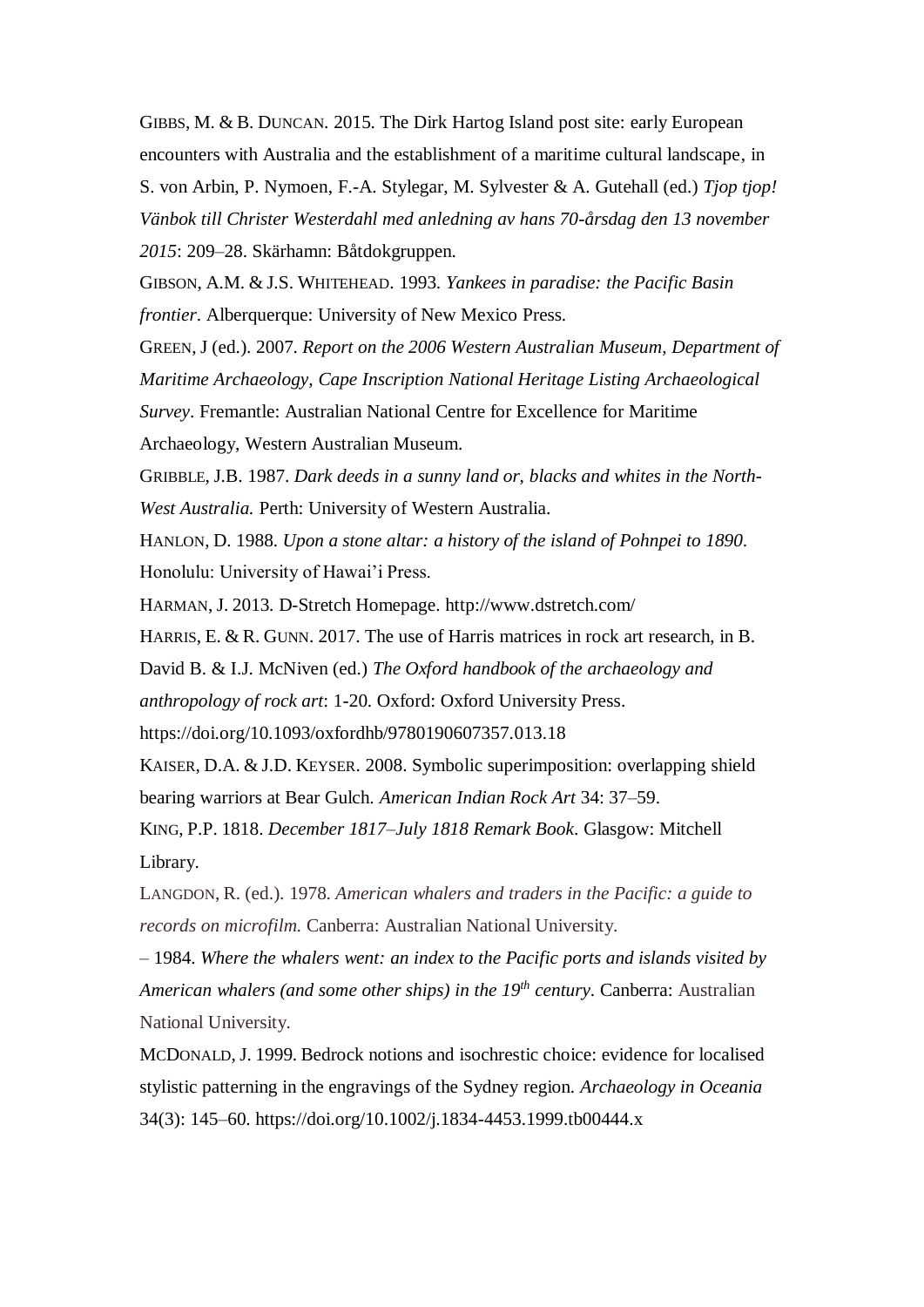MCDONALD J. & M. BERRY. 2016. Murujuga, northwestern Australia when arid hunter-gatherers became coastal foragers. *The Journal of Island and Coastal Archaeology* 12(1): 24–43. https://doi.org/10.1080/15564894.2015.1125971 MULVANEY, K. 2015. *Murujuga Marni: rock art of the macropod hunters and mollusc harvesters* (CRAR + M Monograph Series, number 1). Perth: University of Western Australia.

MYSTIC SEAPORT MUSEUM. 2017. New London crew lists 1803–1878. Available at: https://research.mysticseaport.org/databases/crew-lists-new-london/ (accessed 2 April 2017).

NATIONAL MARITIME DIGITAL LIBRARY. 2017. American offshore whaling voyages: a digital database. Available at: https://nmdl.org/projects/aowv/aowv/ (accessed 7 April 2017).

PATERSON, A. 2006. Towards a historical archaeology of Western Australia's northwest. *Australasian Historical Archaeology* 24: 99–111.

PATERSON, A. & K. GREGORY. 2015. Commemorating the colonial Pilbara: beyond memorials into difficult history. *National Identities* 17(2): 137–53. https://doi.org/10.1080/14608944.2015.1019206

The Perth Gazette and West Australian Journal. Shipping intelligence, 8 October

1842, p. 2.

RE, A. 2016. Superimpositions and Attitudes towards pre-existing Rock Art: a Case Study in Southern Patagonia, in R. G. Bednarik, D. Fiore, M. Basile, G. Kumar and T. Huisheng (ed.) *Palaeoart and Materiality: The Scientific Study of Rock Art*. Oxford, ArchaeoPress Archaeology, pp. 15-30.

ROCKMAN, M. & J. STEELE. 2003. *Colonization of unfamiliar landscapes: the archaeology of adaptation.* London: Routledge.

https://doi.org/10.4324/9780203422908

SACKETT, J.R. 1990. Style and ethnicity in archaeology: the case for isochrestism, in

M. Conkey & C. Hastorf (ed.). *The uses of style in archaeology (new Directions in archaeology)*: 32–43. Cambridge: Cambridge University Press.

SCHÜRMANN, F. 2012. Ships and beaches as arenas of entanglements from below: whalemen in coastal Africa, *c*. 1760–1900. *InterDisciplines* 1: 25–47.

STARBUCK, A. 1878. *A history of the American whale fishery from its earliest inception up to 1876*. Washington D.C.: Commission of Fish and Fisheries.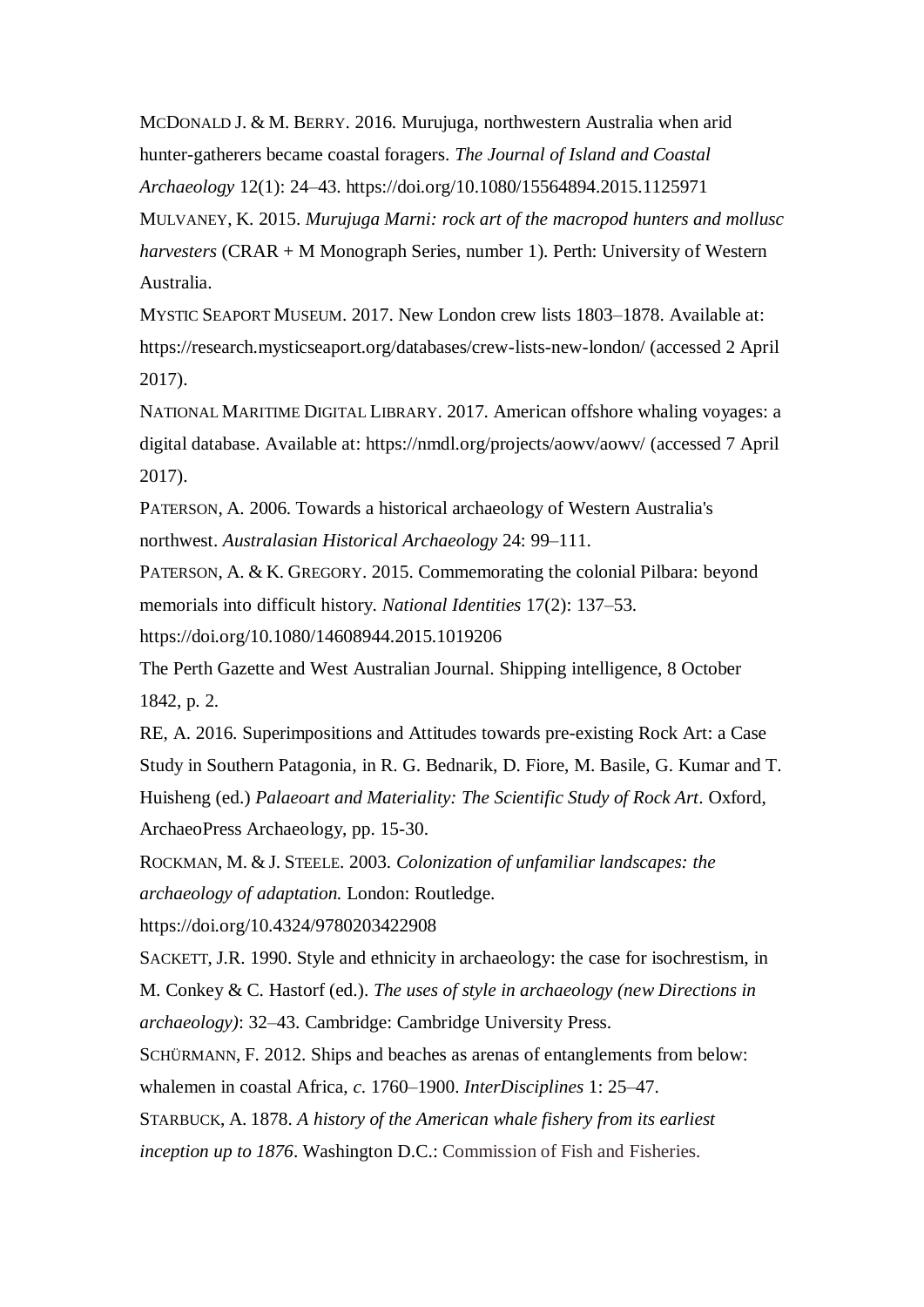STOKES, J. L. 2006 [1846]. *Discoveries in Australia; with an account of the coasts and rivers explored and surveyed during the voyage of HMS Beagle, in the years 1837–38,39,40,41,42 and 43 by command of the Lords Commissioners of the Admiralty, also a narrative of Captain Owen Stanley's visits to the islands in the Arafura Sea*. London: Boone.

TINDALE, N.B. 1974. *Aboriginal tribes of Australia*. Berkeley: University of California Press.

VAN DUIVENVOORDE, W. 2012. Messages on rocks: recording Dutch postal stones in the Bay of Antongil, Madagascar, in van Duivenvoorde, W. & Burke, H. (ed.).

*Engage: Bulletin of the Graduate Programs in Archaeology, Cultural Heritage* 

*Management, and Maritime Archaeology*: 8–9. Adelaide: Flinders University.

WACE, N. & B. LOVETT 1973. *Yankee maritime activities and the early history of Australia*. Canberra: Australian National University.

WEEK, CAPT. DAVID. 1851. Logbook of Ship *Delta,* Greenport, N.Y. Sept. 19, 1849 – May 3, 1851. New Bedford Whaling Museum, Massachusetts. https://nmdl.org/projects/aowv/aowv.

WIESSNER, P. 1984. Reconsidering the behavioural basis for style: a case study among the Kalahari San. *Journal of Anthropological Archaeology* 3: 190–234. https://doi.org/10.1016/0278-4165(84)90002-3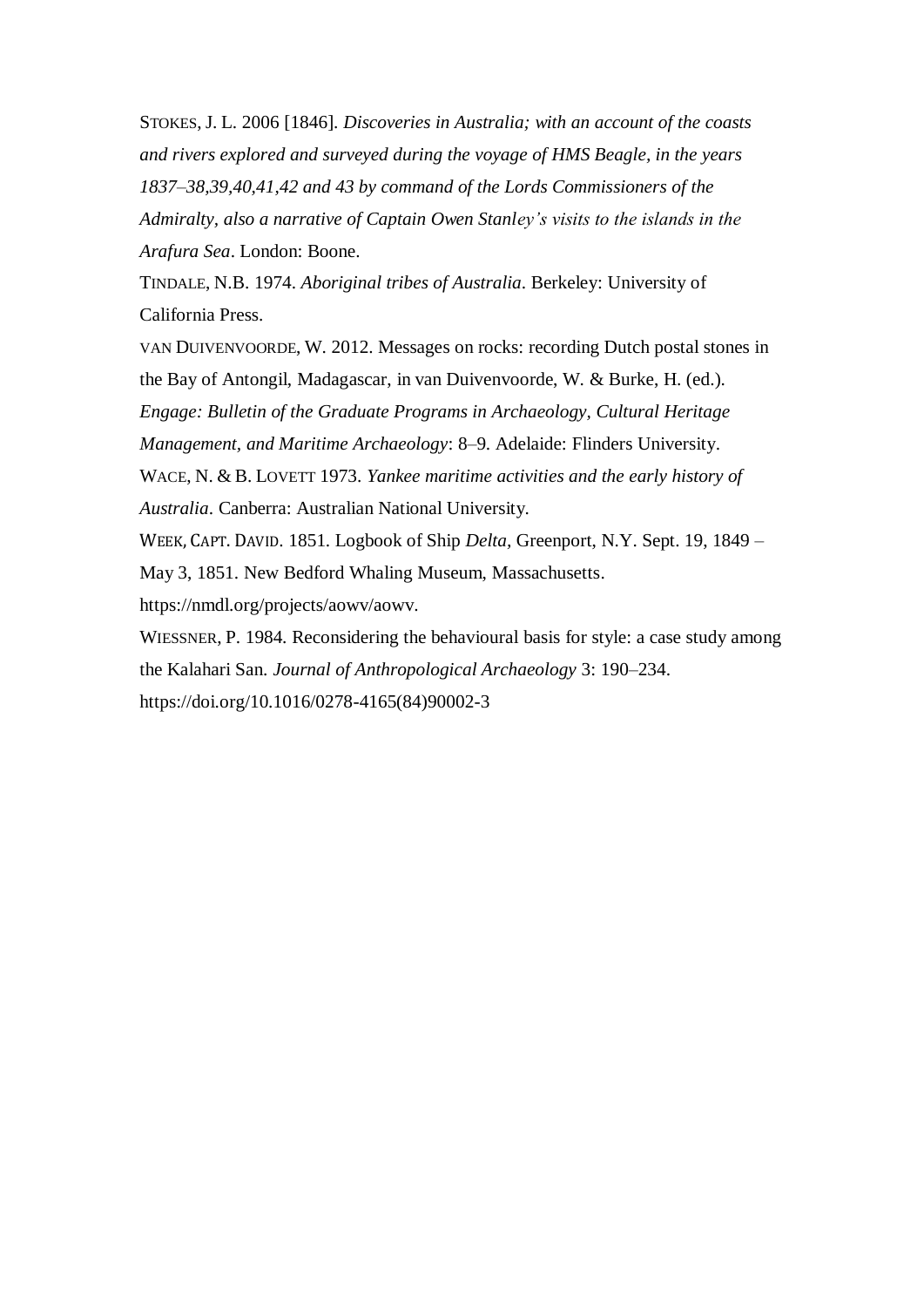# **Figure captions**

Figure 1. Map of Dampier Archipelago showing the locations of historical inscriptions on Rosemary Island and West Lewis Island. Map by Ken Mulvaney. Figure 2. Viewscape provided from each inscription locale. Top) Rosemary Island; and bottom) West Lewis Island. Images CRAR+M database. Figure 3. The *Connecticut* inscriptions, Rosemary Island, showing the panel (left) and tracing of the inscription (right). Images CRAR+M database Figure 4. The *Connecticut* inscriptions, showing the two different D Stretch images: left) lds enhancement; and right) lye enhancement. Images CRAR+M database. Figure 5: The Connecticut inscriptions. Centre) D Stretch (lye) image of panel; showing i) use of Dinolite; and ii-viii) instances where parts of the inscription superimpose the previously engraved grids. Insets are oriented so that the superimpositions align with the main image. Images CRAR+M database Figure 6. The *Delta* inscriptions, West Lewis Island, showing the motifs (left) and tracings of the inscriptions (right). Images CRAR+M database Figure 7. Map showing the route of the Delta in 1849 and 1850 in the eastern Indian Ocean, and location of whale grounds based on modern data. Map by Lucia Clayton.

| <b>Subject</b>       | <b>Scratched</b> | <b>Abraded</b> | Combination* | <b>Pecked¥</b> | <b>Total</b> |
|----------------------|------------------|----------------|--------------|----------------|--------------|
| Anthropomorphic      | 16               | 14             |              |                | 44           |
| Geometric            | 293              | 60             | 69           | 34             | 456          |
| Other                | 55               | 31             | 9            | 9              | 105          |
| Tracks               | 14               | 22             | 23           | 15             | 74           |
| Zoomorphic           | 52               | 31             | 28           | 9              | 120          |
| Historic inscription |                  |                |              |                | 3            |
| <b>Total</b>         | 430              | 158            | 136          | 75             | 800          |
| %f                   | 53.7             | 19.8           | 17.0         | 8.9            |              |

Table 1: Rosemary Island Area 3: Motif techniques and subject choices.

\*combined abraded/incised/scratched/gouged

¥ included pecked and pecked + gouged

Table 2: West Lewis Island Area 5: Motif techniques and subject choices.

| <b>Subject</b>  | <b>Scratched</b> | Incised   Combined* | <b>Pecked</b> | <b>Pecked</b><br>combo¥ | <b>Manual</b> | <b>Total</b> |
|-----------------|------------------|---------------------|---------------|-------------------------|---------------|--------------|
| Anthropomorphic |                  |                     |               |                         |               |              |
| Geometric       | 56               | 15                  | 44            |                         |               | 135          |
| Other           | 60               |                     | 11            |                         |               | 92           |
| Tracks          |                  |                     | 19            |                         |               | 30           |
| Zoomorphic      |                  |                     |               |                         |               |              |